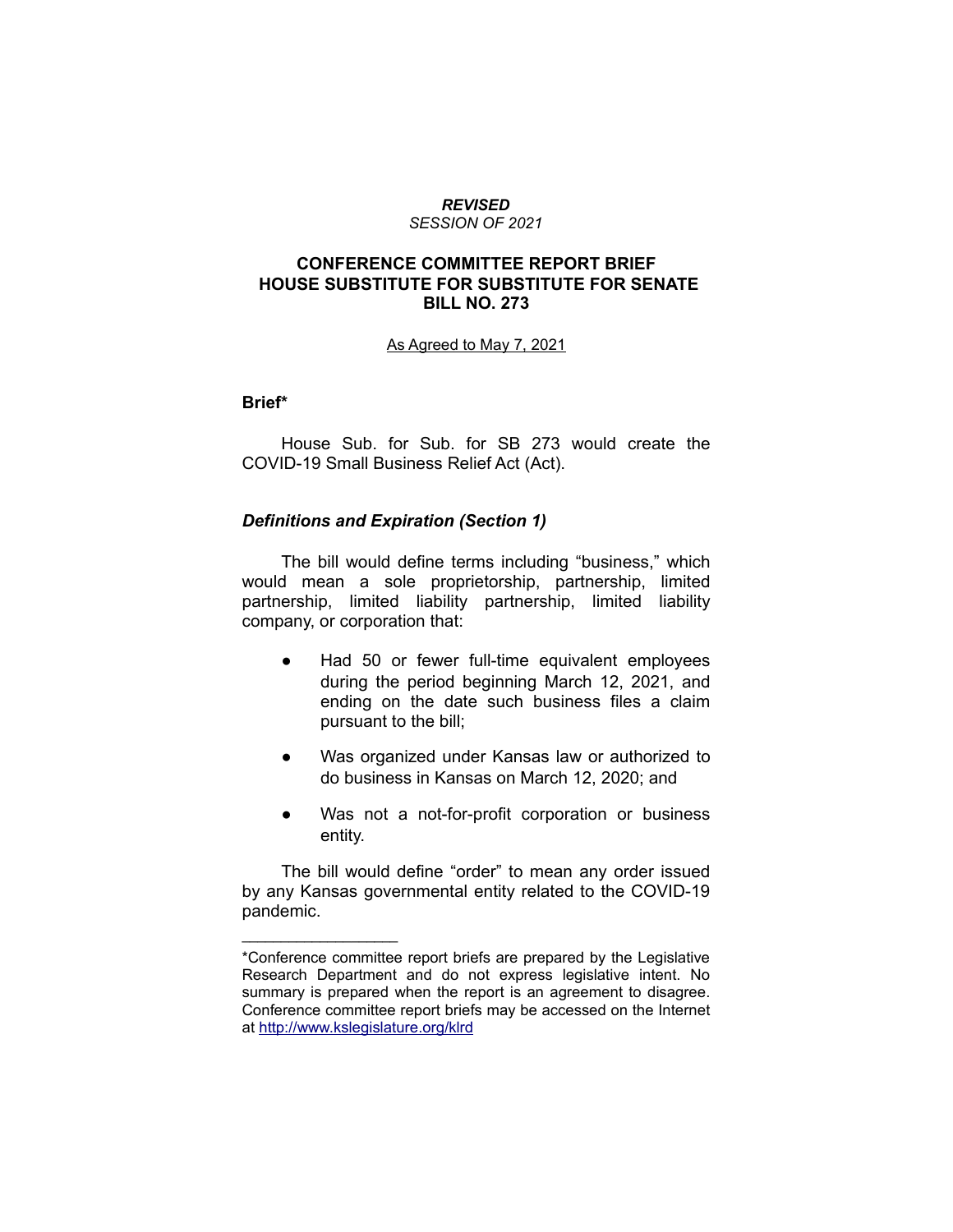The bill would define "restriction" to mean any occupancy limitation, limitation on periods of operation, or the exertion by any governmental entity of other significant control on business resources or functionality related to the COVID-19 pandemic. Beginning May 31, 2021, any governmental entity requirement for the use of face masks related to the COVID-19 pandemic that contains enforcement requirements by Kansas businesses would be considered a "restriction" under the Act and subject to a claim for relief.

The bill would provide the Act would expire on January 1, 2025.

### *COVID-19 Small Business Relief Fund (Section 2)*

The bill would establish in the State Treasury the COVID-19 Small Business Relief Fund (Fund) to be administered by the Legislative Coordinating Council (LCC) and would detail how expenditures from the Fund would be made.

The bill would require, prior to February 15, 2023, the Joint Committee on Special Claims Against the State (Joint Committee) to meet and review the claims that have been accepted by a claimant pursuant to the Act and report the Joint Committee's recommendation to the LCC. On or before February 28, 2023, after receiving the Joint Committee's recommendations, the LCC could authorize expenditures and approve such requests, including while the Legislature is in session. After LCC approval, the bill would require the LCC chairperson to authorize payment of the amount of relief to be paid to such claimant by the State from the Fund and notify any county or city of the relief to be paid to such claimant by the governmental entity from such entity's fund established under the Act.

The bill would direct, on or before July 15, 2021, the Director of the Budget to determine the amount of moneys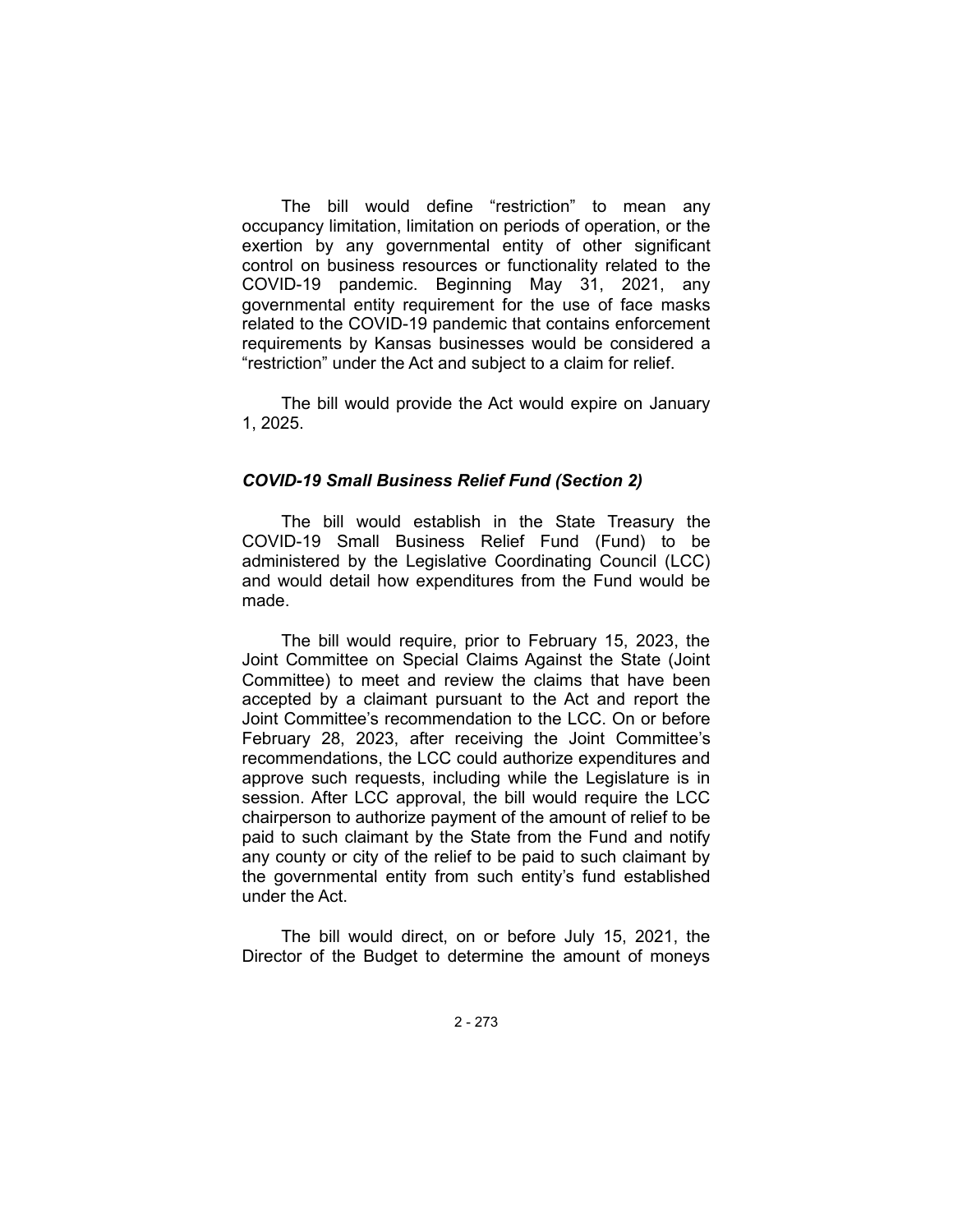received by Kansas identified as moneys from the federal government for aid to Kansas for coronavirus relief that:

- Are eligible to be used for the purposes of the Act;
- May be expended at the discretion of the state, in compliance with the Office of Management and Budget's uniform administrative requirements, cost principles, and audit requirements for federal awards; and
- Are unencumbered.

Such moneys would include those from the federal Coronavirus Aid, Relief, and Economic Security (CARES) Act; the federal Coronavirus Preparedness and Response Supplemental Appropriation Act; the federal Families First Coronavirus Response Act; the federal Paycheck Protection Program and Health Care Enhancement Act; the federal Consolidated Appropriations Act, 2021; the American Rescue Plan Act of 2021; and any other federal law that appropriates moneys to the state for aid for coronavirus relief, including any such moneys received by Kansas after July 15, 2021.

Of the identified moneys, following the transfers required by 2021 Senate Sub. for Sub. for HB 2196 and 2021 Senate Sub. for HB 2208, the bill would require an amount not more than 25 percent of the remaining moneys available in special revenue funds to be determined, certified, and transferred to the Fund. To determine this amount to be certified and transferred, the bill would require, on or before September 15, 2021, the Strengthening People and Revitalizing Kansas (SPARK) Executive Committee, established by 2021 SB 159, to meet to determine the amount of moneys necessary to pay for the claims, compensation, expenses, costs, and repayments established in the Act.

Unless prohibited by federal law, moneys in the Fund would be used only for the purpose of paying: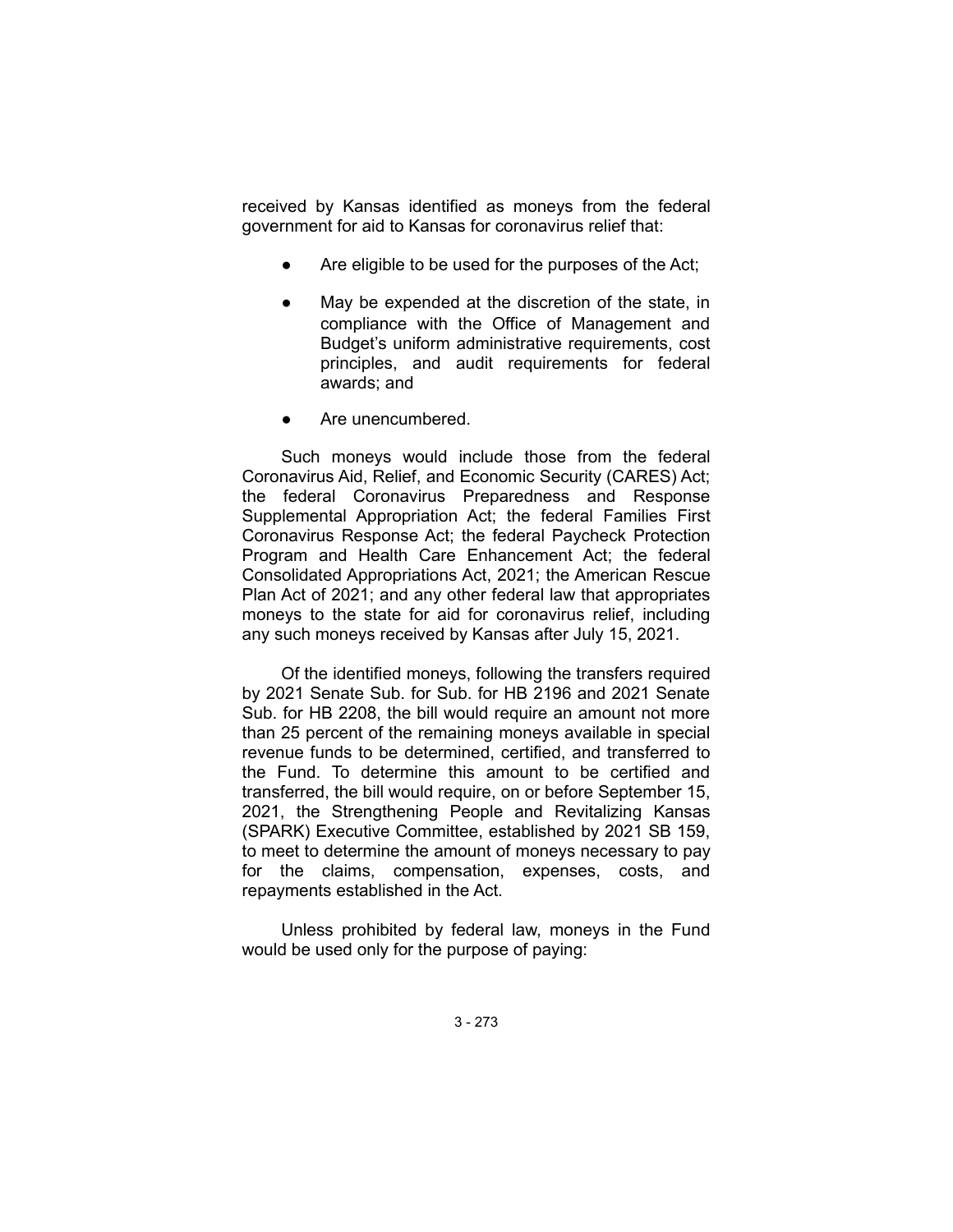- Claims as provided elsewhere in the Act;
- Compensation and other expenses paid to members of the Board;
- Administrative costs of the COVID-19 Business Relief Claims Board (created in Section 4 of the bill) and the Office of the Attorney General (OAG) related to the Act; and
- Any repayment required by the federal government.

The bill would allow, on and after April 1, 2023, any remaining moneys in the Fund to be used in any manner consistent with state and federal law.

# *COVID-19 Small Business Relief Claims Board (Section 3)*

The bill would establish, under the jurisdiction of the Attorney General, the COVID-19 Small Business Relief Claims Board (Board). The Board would consist of one member appointed by the Governor; one member appointed by the President of the Senate; and one member appointed by the Speaker of the House of Representatives. The bill would require such appointments to be made on or before July 1, 2021. Each member of the Board would be:

- A Kansas resident;
- Selected with special reference to training and experience for duties imposed by the Act; and
- Recognized for outstanding knowledge and leadership in the fields of finance or business.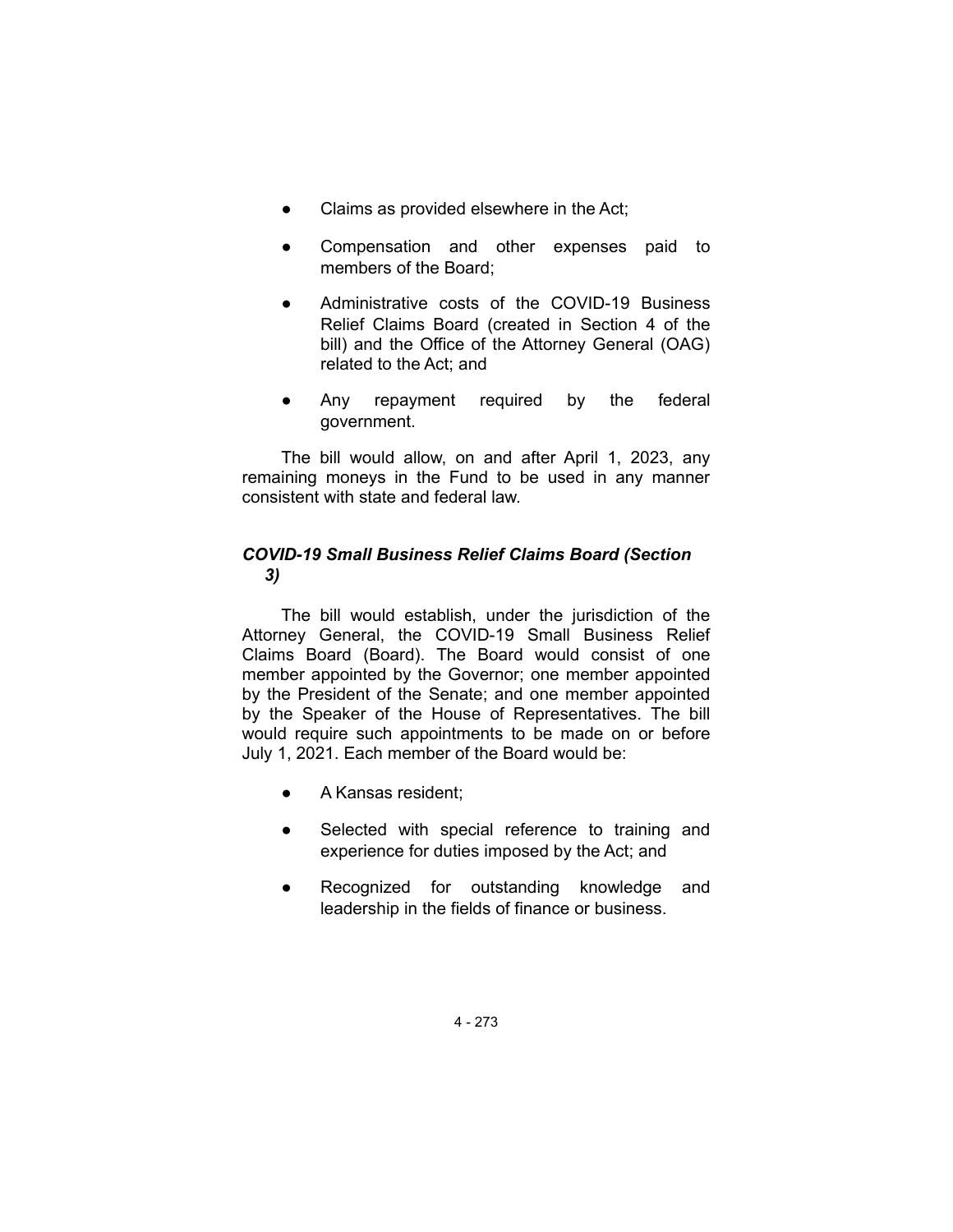In addition, the bill would require at least one member of the Board be an attorney regularly admitted to practice law in Kansas.

The bill would require one member to be elected chairperson from among its members, and the Board would meet on call of such chairperson. A quorum would be two members and all actions taken would require a majority of the Board. Compensation and other expenses for members attending meetings of the Board would be provided in the same manner as for members of the Legislature. The Board could hire expert consultants to provide information and assistance and gather information as required to carry out the Board's duties. The bill would require the expert consultants to work in coordination and in compliance with staff at the Kansas Office of Recovery to ensure compliance with federal guidelines and requirements for moneys received related to the COVID-19 pandemic.

The bill would require, on or before September 15, 2021, the Board, in coordination with the Kansas Office of Recovery, to adopt policies and procedures in compliance with federal guidelines and requirements for moneys received related to the COVID-19 pandemic that are necessary to facilitate the settlement of claims through the process provided by the Act, including, but not limited to, the form and manner of submitting claims and the procedure for Board review of claims. The bill would authorize the Board to adopt rules and regulations to implement and administer the Act.

## *Claims Process (Section 4)*

The Act would be administered by the Board, with the assistance and support of the OAG, and claims submitted under the Act would be for businesses impacted by an order making a restriction related to the COVID-19 pandemic.

The bill would require all claims under the Act to be filed in the period beginning October 1, 2021, and ending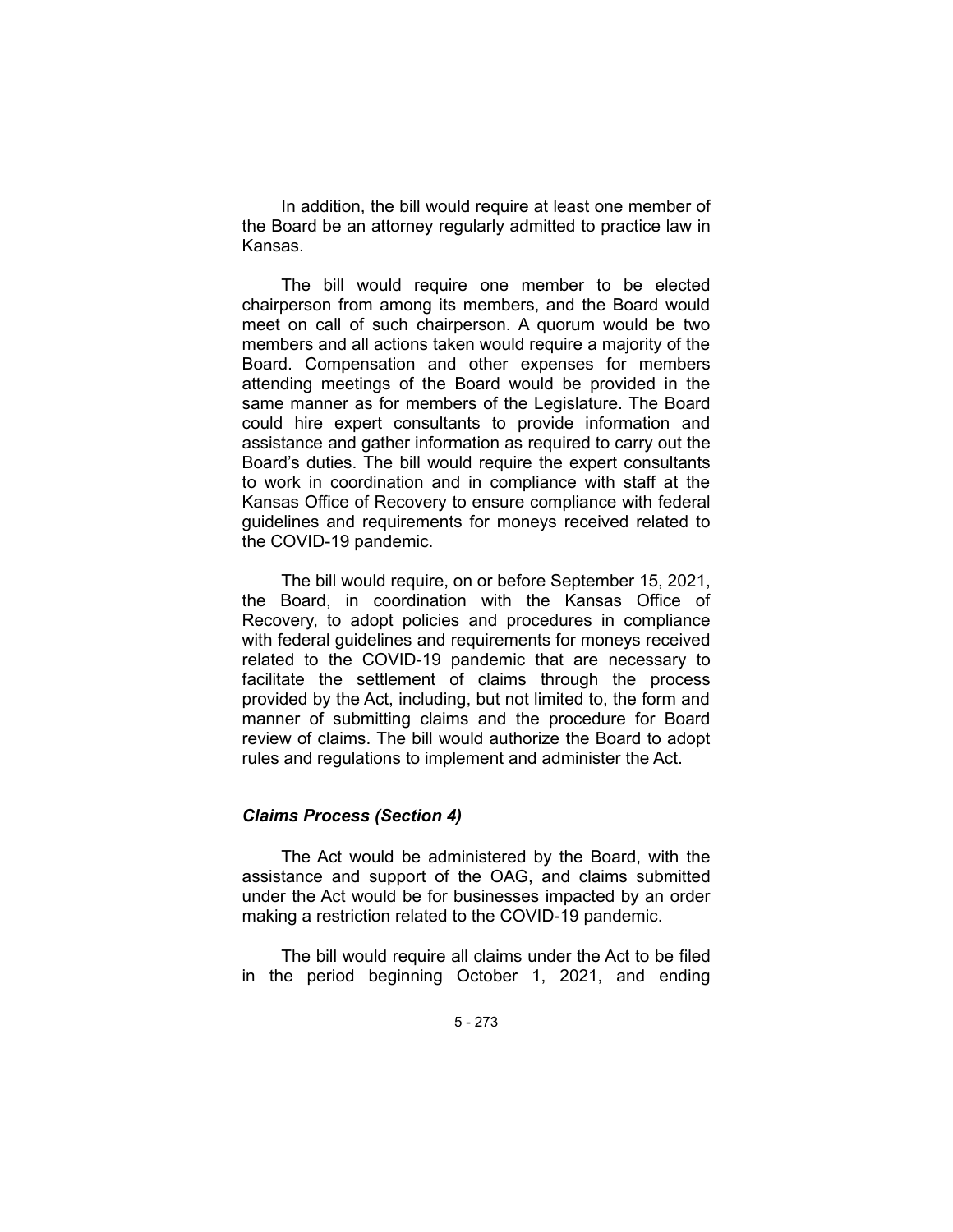December 31, 2021, in a form and manner provided by the Board. The Board would decide each claim based on the information submitted or otherwise obtained and no hearings would be required. The bill would require each claim include:

- Proof that the claimant is a business as defined by Section 1;
- A copy of the claimant's 2019 and 2020 Kansas income tax returns, if applicable;
- Proof of the claimant's business income in 2019, 2020, and 2021, if the claimant's business was in existence in such year; and
- An affidavit by an authorized representative of the business under penalty of perjury stating:
	- Whether the claimant was ordered by a governmental entity to cease all operations or was otherwise restricted in such claimant's operation;
	- The number of days that the claimant was ordered by a governmental entity to cease all operations and the number of days such claimant was restricted in any way in its operations;
	- The governmental entity that issued each applicable order;
	- A description of how the claimant was impacted financially by each order;
	- Whether the claimant's operations were deemed essential or not essential under the Kansas Essential Functions Framework pursuant to an executive order issued by the Governor or an order issued by a local authority;
	- The source and amount of any governmental grants related to the COVID-19 pandemic that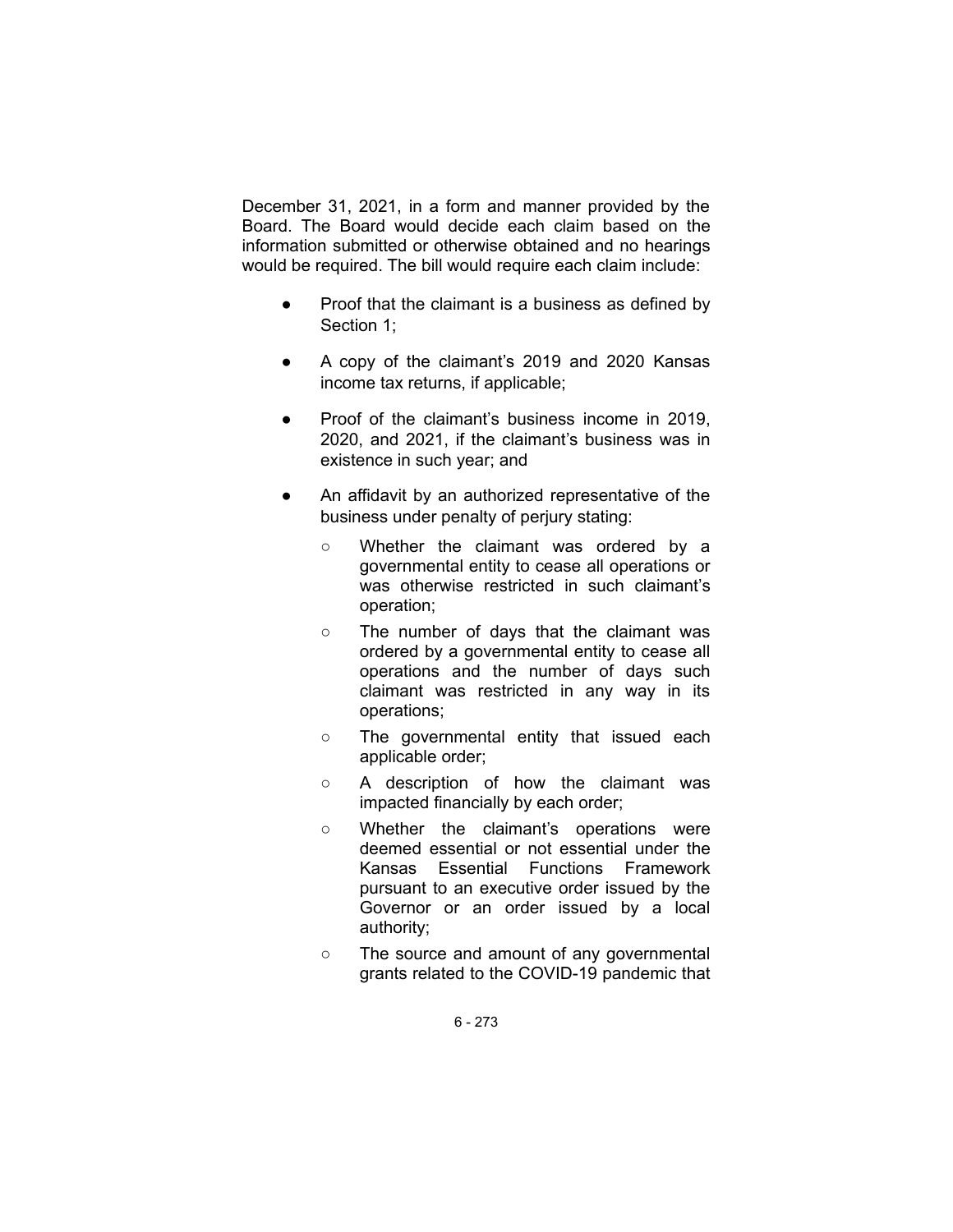were received by the claimant or governmental loans related to the COVID-19 pandemic made to the claimant that were forgiven by a governmental entity;

- The amount of any unemployment benefits the claimant received from the State;
- Whether the claimant has received any tax refund, rebate, or other tax relief related to the COVID-19 pandemic; and
- The percentage of the relief granted that the claimant projects to use for employee pay, salary, compensation, or benefits.

The claimant also would be required to submit any other information required by the Board to resolve the claim.

### *Confidentiality; Meetings of the Board*

The bill would state any information received pursuant to the process could be disclosed only to the Board or its employees; the OAG or its employees, in support of the Board's duties; or federal or state agencies when necessary in the performance of their duties or functions. Otherwise, information submitted by a business pursuant to the claims process could not be disclosed and would not be subject to subpoena, discovery, or introduction into evidence in any civil or criminal proceeding. Such information also would not be subject to the Kansas Open Records Act. The bill would state these provisions would not be subject to legislative review and would not expire.

Notwithstanding any other provision or law, meetings of the Board to decide a claim or conduct an informal reconsideration hearing would not be subject to the Kansas Administrative Procedures Act or the Kansas Open Meetings Act.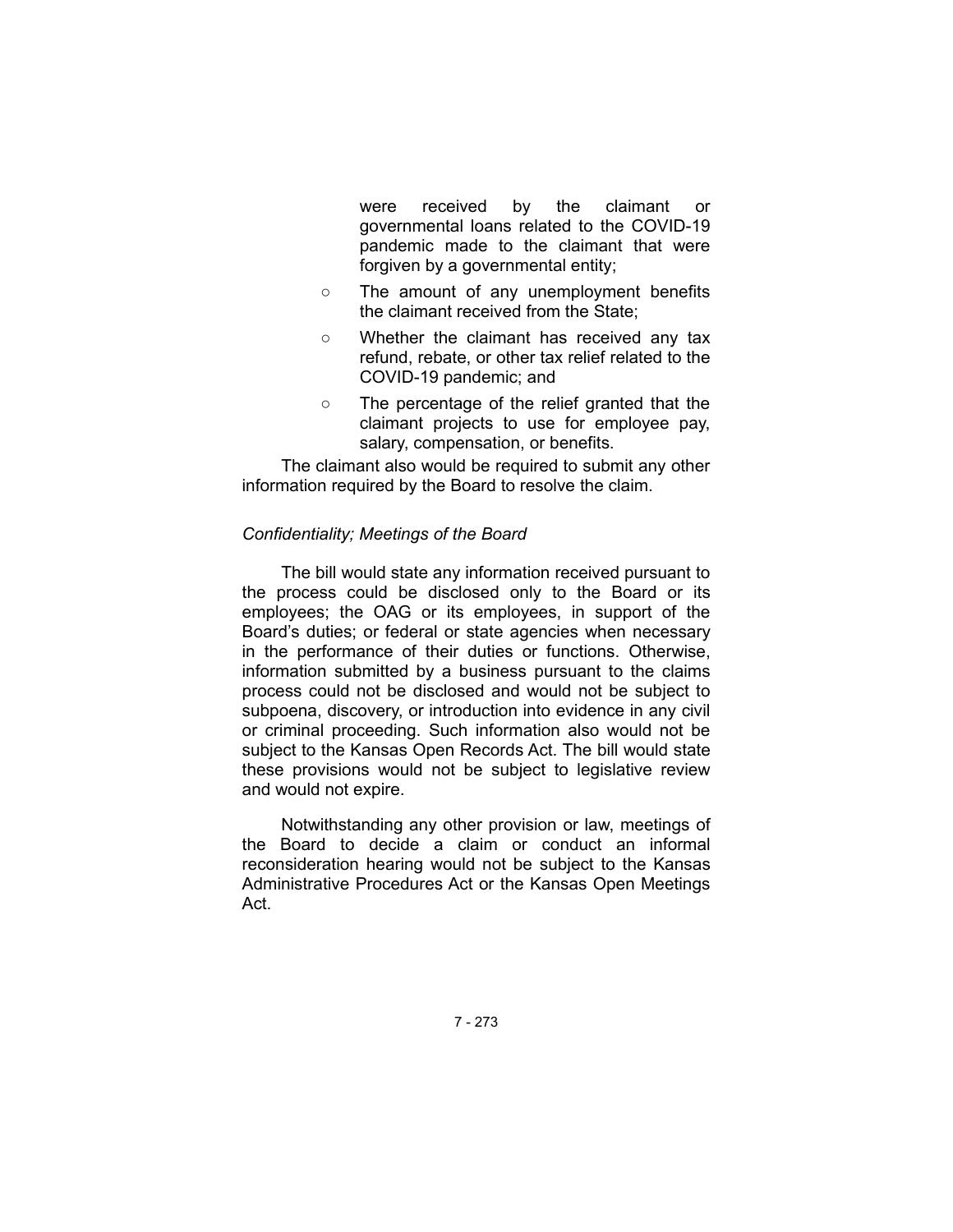## *Evaluation for Relief*

The bill would require the Board to consider a list of factors in evaluating whether a claimant is awarded compensation under the Act:

- The duration and nature of the impact of each order making a restriction, including:
	- The imposition of any curfew, occupancy restriction, or other restriction on business operations; and
	- Any added duties prescribed by law on businesses in order to comply with any governmental order that applied to business operations;
- Reasonable costs related to the filing of the claim under the Act;
- Any extraordinary contributions by the business that benefited the general public of Kansas;
- Any relevant factors listed in the Kansas Eminent Domain Procedure Act, the Kansas condemnation law, or the Kansas Private Property Protection Act;
- The moneys available for distribution from the applicable fund or funds and the number of claims against such fund or funds;
- Any governmental grants related to COVID-19 that were received by the claimant or governmental loans related to COVID-19 made to the claimant that were forgiven by a governmental entity;
- The amount of any unemployment benefits the claimant received from the State;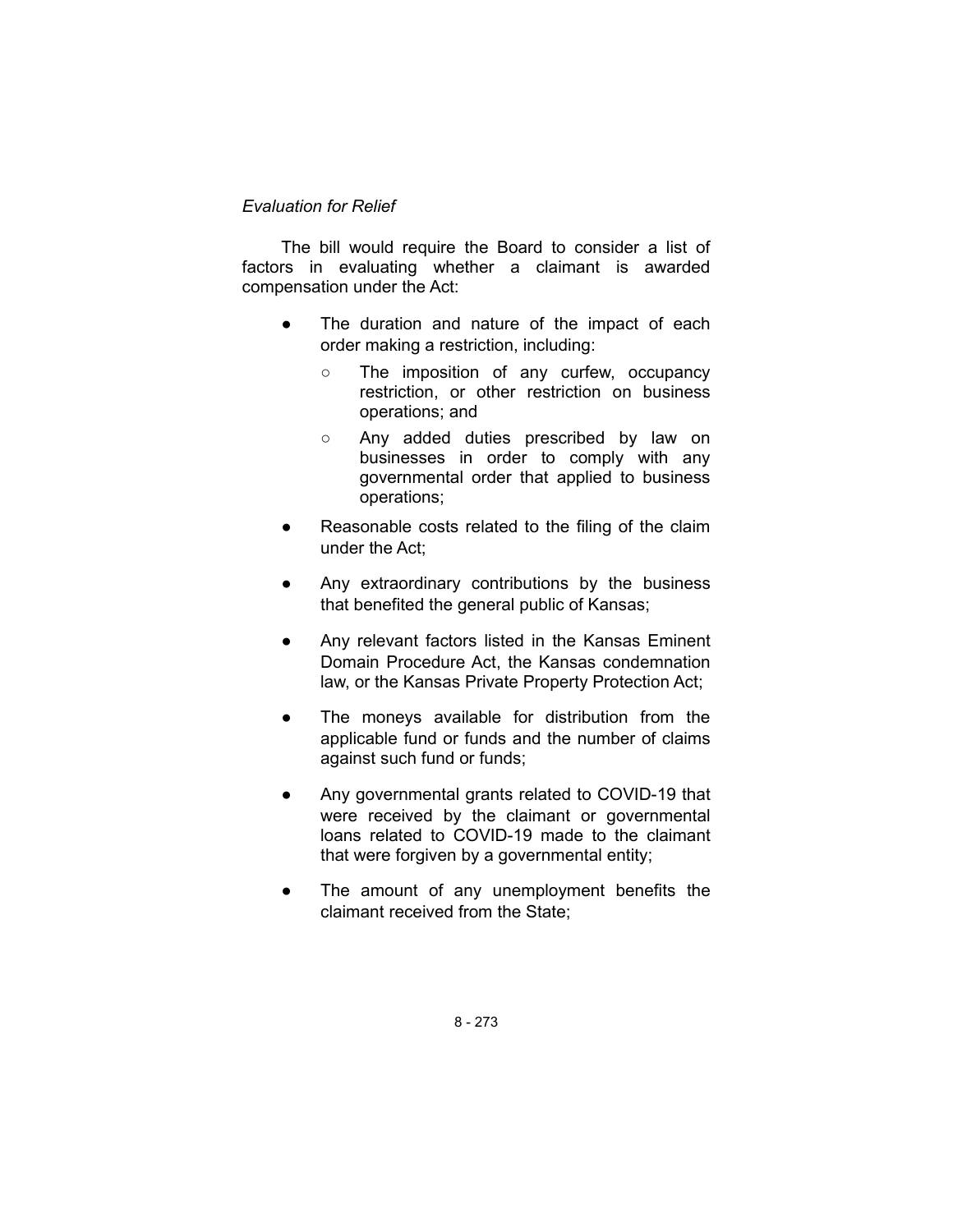- Whether the claimant has received any tax refund, rebate, or other tax relief related to the COVID-19 pandemic;
- The percentage of the relief granted that the claimant projects to use for employee pay, salary, compensation or benefits; and
- The extent to which non-governmental orders or restrictions and consumer behavior contributed to the monetary loss claimed by the business. The Board would be required to quantify the amount of the claimed loss attributable to non-governmental orders or restrictions and consumer behavior and could not grant relief for such amount.

# *Awards for Relief; Decisions; Calculations for County and City Payments*

The bill would require the Board, on or before September 30, 2022, to decide and issue a written decision that either grants or denies relief for each claim filed under the Act, and would require the issuance of all written decisions on the same date. Also, the bill would require such decisions:

- Specify the amount of relief to be paid to the claimant as calculated under this section and approved by the Board;
- Identify the governmental entity that issued the applicable order making a restriction;
- Assign the amount of relief to be paid to the claimant according to the governmental entity that issued the applicable order making a restriction;
- Notify the claimant that if the claimant does not use at least the percentage of the relief such claimant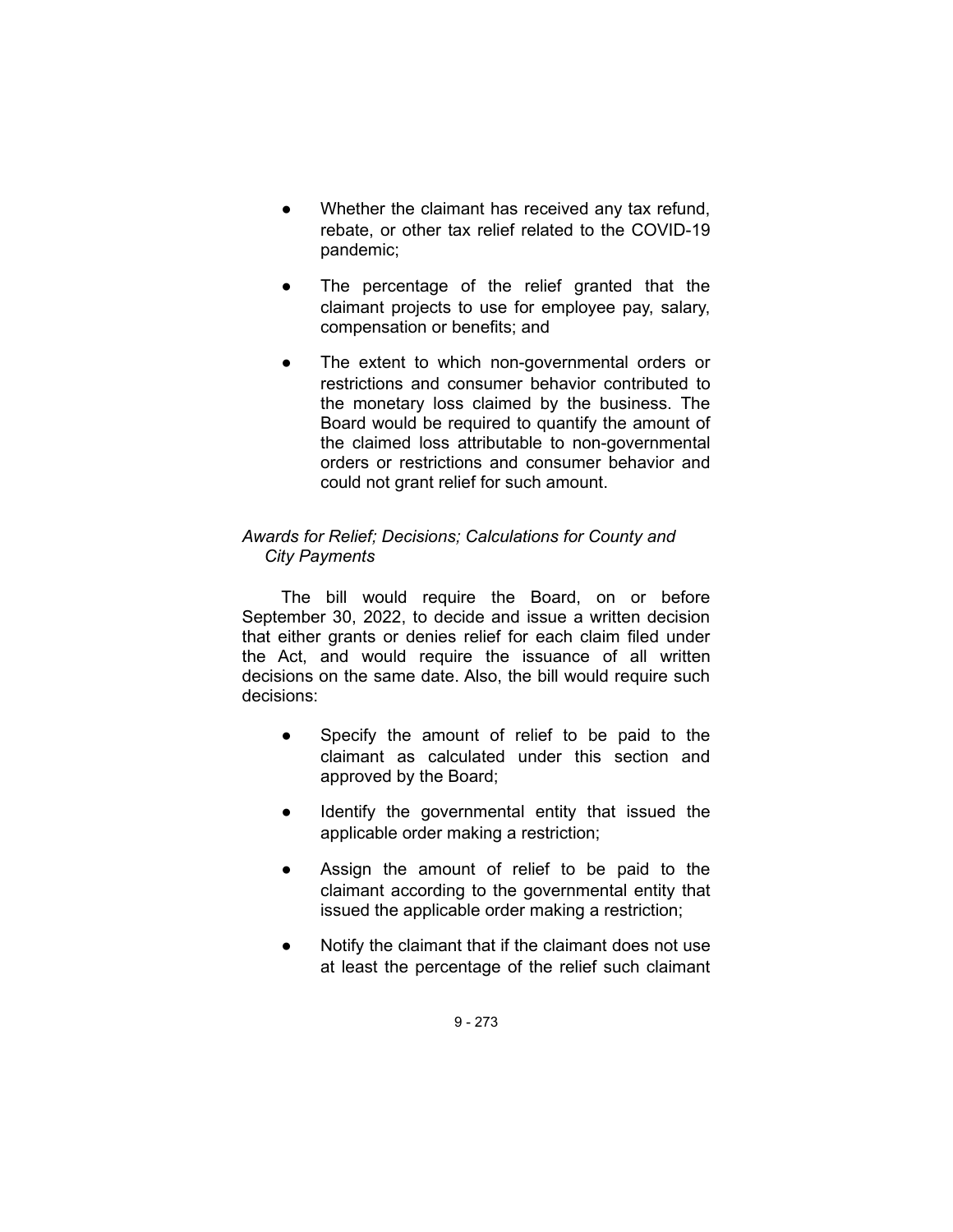projected to use for employee pay, salary, compensation, or benefits for such items, such relief may be subject to repayment; and

Notify the claimant of the right to an informal reconsideration as provided in the bill.

The bill would provide any relief to be paid would not be assigned to a county if the applicable order issued by the county was less restrictive than an applicable order issued by the State. If the applicable order issued by the county was the same as an applicable order issued by the State, the Board could assign up to 50 percent of the relief to be paid to the county based on availability of moneys in such county's local relief fund.

The bill would provide any relief to be paid would not be assigned to a city if the applicable order issued by the city was the same or less restrictive than an applicable order issued by the State or the county in which such city is located.

## *Declination of Relief*

The claimant would be required to notify the Board in writing whether the claimant declines such relief within 15 days of receipt of the written decision. If the claimant does not make such notification, the claim would be deemed accepted.

### *Denial*

A written decision that denies relief would be required to specify the reasons for such decision and notify the claimant of the right to an informal reconsideration. The bill would require the claimant notify the Board in writing whether the claimant challenges such decision within 15 days of receipt of the written decision.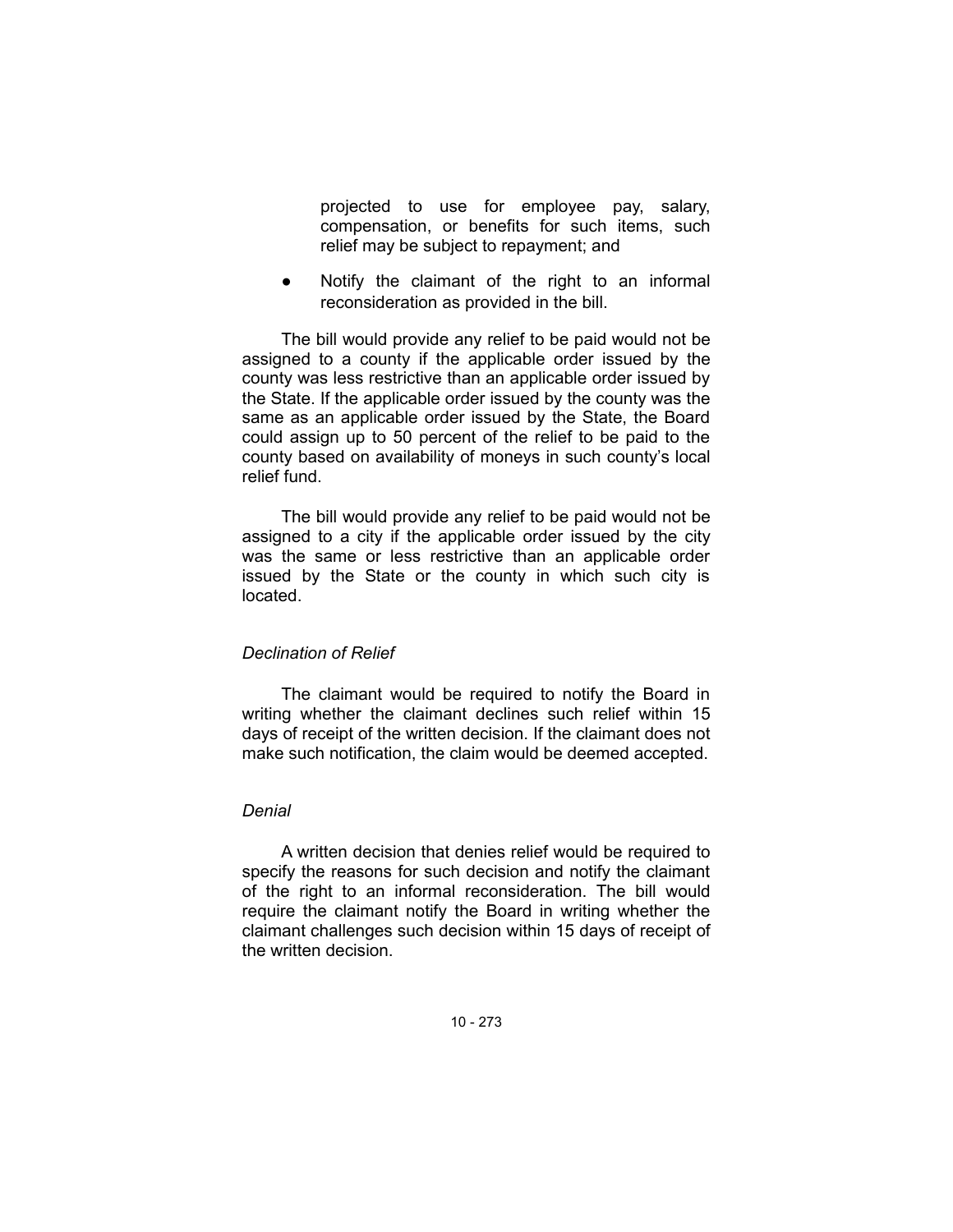### *Request for Reconsideration*

The bill would provide a claimant may request reconsideration of the decision of the Board by requesting an informal hearing conducted by the Board. Following such hearing, the Board would be required to issue a written decision either granting or denying relief. A claimant would be required to notify the Board in writing whether the claimant declines such relief within 15 days of receipt of the written decision. If the claimant does not make such notification, the claim would be deemed accepted.

The bill would provide that on or before January 31, 2023, after the Board has issued all written decisions pertaining to reconsideration of claims, the Board would be required to report all accepted claims to the Joint Committee on Special Claims Against the State in an open meeting, and that committee to review and make recommendations on such claims to the LCC.

#### *Limitations*

The bill would prohibit any claimant pursuing a claim under the Act from filing any claim in a civil action against the State and all subdivisions of government and each of their officers, employees, agents, and representatives, seeking damages or any other monetary relief based on an order making a restriction related to the COVID-19 pandemic, including, but not limited to, a claim under Kansas Emergency Management Act (KEMA) or the Kansas Private Property Protection Act, or any claim in a civil action related to compensation for a governmental taking.

A claimant would not be prohibited from filing any claim seeking injunctive, declaratory or other nonmonetary relief.

The bill would state nothing in the Act would create any property right or right in action, and the courts would have no jurisdiction to entertain any action against the Board, the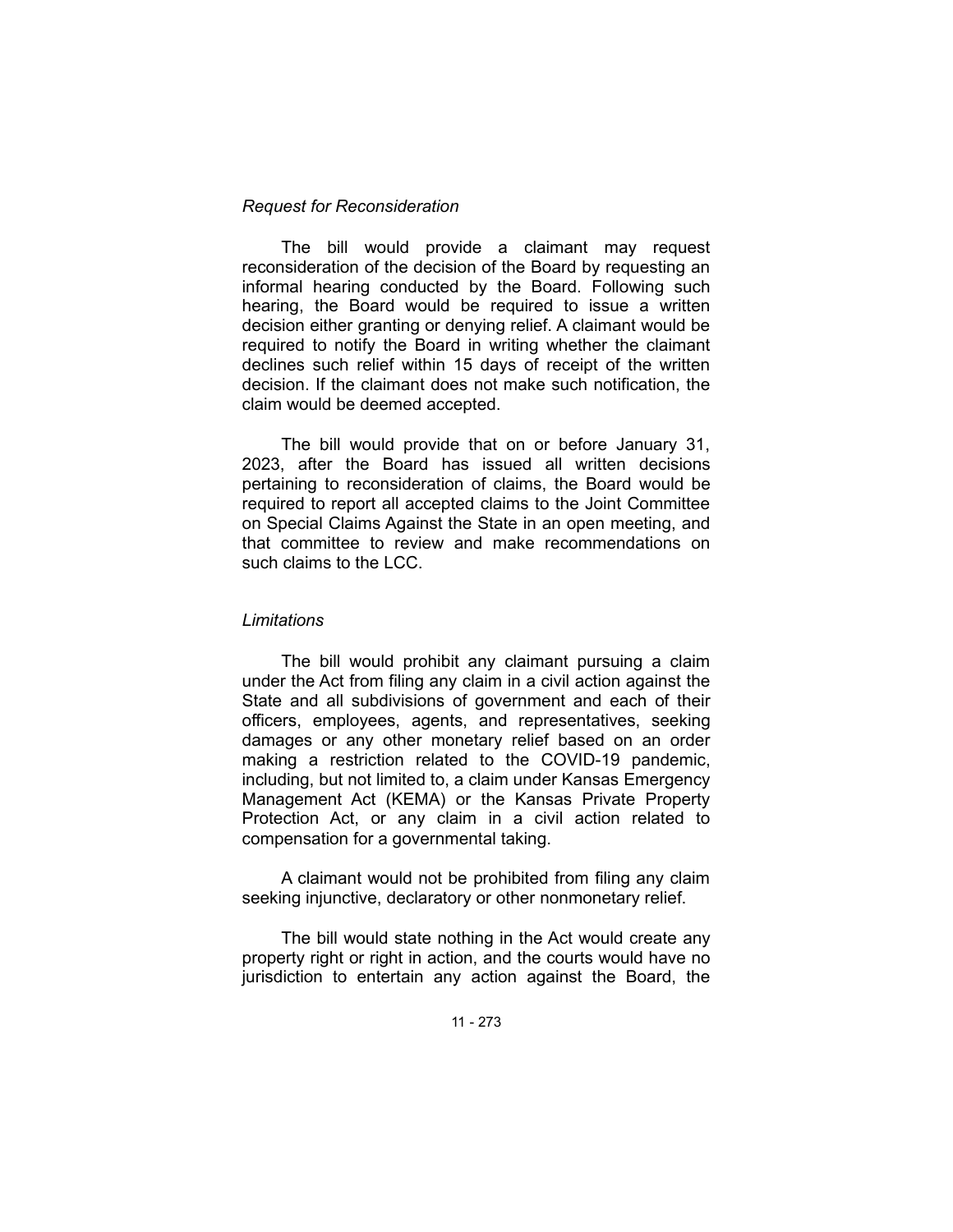Attorney General, or the State of Kansas, or any officer or agent thereof, based on a claim that the claimant should have received different or better treatment pursuant to the Act, and no determinations made by the Board pursuant to the Act would be subject to appeal or judicial review.

## *Local Relief Funds (Sections 5-6)*

The bill would require any board of county commissioners or governing body of a city that issues, or previously issued, an order making a restriction under the Act to establish a county or city COVID-19 small business relief fund (local relief fund), respectively, to designate an officer of the county or city as the administrator of the local fund.

The administrator would be required to determine the amount of moneys received by the county or city on and after January 1, 2021, identified as moneys from the federal government for coronavirus relief aid to the county or city that may be expended at the discretion of the county or city and are unencumbered. Of such identified moneys, the bill would require 35 percent be determined, certified, and transferred from county or city funds to the local relief fund, with a copy of the certification provided to the Director of Legislative Research and to the Attorney General.

Unless prohibited by federal law, moneys in a local relief fund could be used only to pay relief amounts as authorized by the LCC under the Act. Upon receiving notification from the Attorney General that relief is to be paid to a claimant from the local relief fund, the county or city would be required to pay such relief and notify the Attorney General of payment.

Beginning April 1, 2023, any remaining moneys in a local relief fund could be used in any manner consistent with state and federal law, upon action of the board of county commissioners or the city governing board to abolish the local relief fund on December 31, 2024. The bill would declare all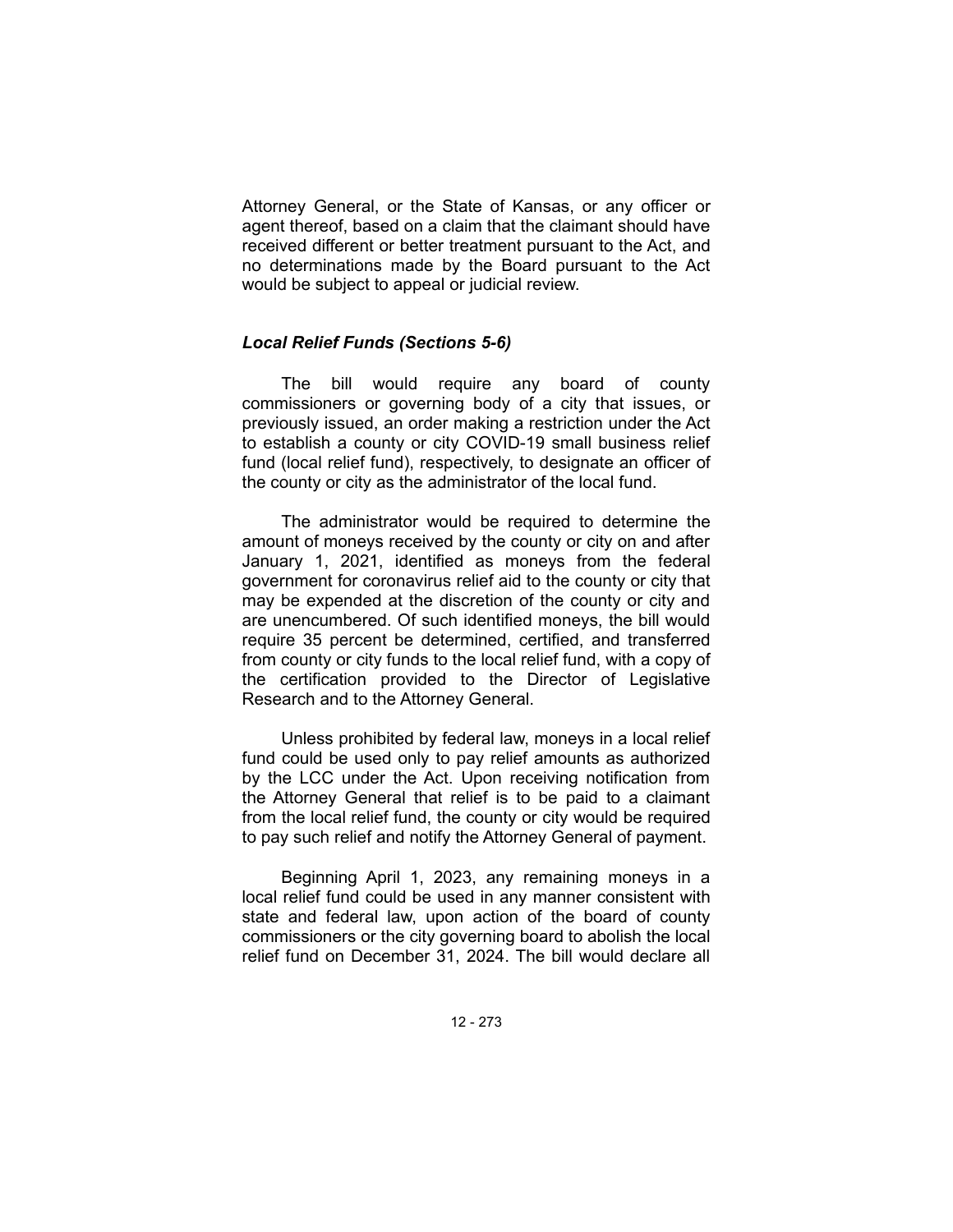pending or future claims against such local relief fund to be null and void.

### *Severability (Section 7)*

The bill would provide the provisions of the Act would be severable and, if any portion of the Act or application to any person or circumstance is held unconstitutional or invalid, the invalidity would not affect other portions of the Act that could be given effect without the invalid portion or application, and the applicability of such other portions of the Act to any person or circumstance would remain valid and enforceable.

### *Study by Legislative Division of Post Audit (Section 8)*

The bill would require the Legislative Post Audit Committee to direct the Legislative Division of Post Audit (LPA) to conduct a study of the performance of the Board in carrying out the actions required by the Act, including an analysis of the methods used by the Board in making recommendations to the Joint Committee. The bill would require the study to include a randomized study of at least 10 percent of the total number of claims filed under the Act, and the study could include information related to the process used by the Board to consider reconsideration requests. LPA would be required to report to the Joint Committee and provide a summary of the findings of the study prior to January 31, 2023. The provisions of this section would expire on January 1, 2025.

## *Amendment to KEMA (Section 9)*

The bill would amend a KEMA section regarding compensation to state that nothing in the section authorizes compensation for intangible losses occurring during the COVID-19 state of disaster emergency.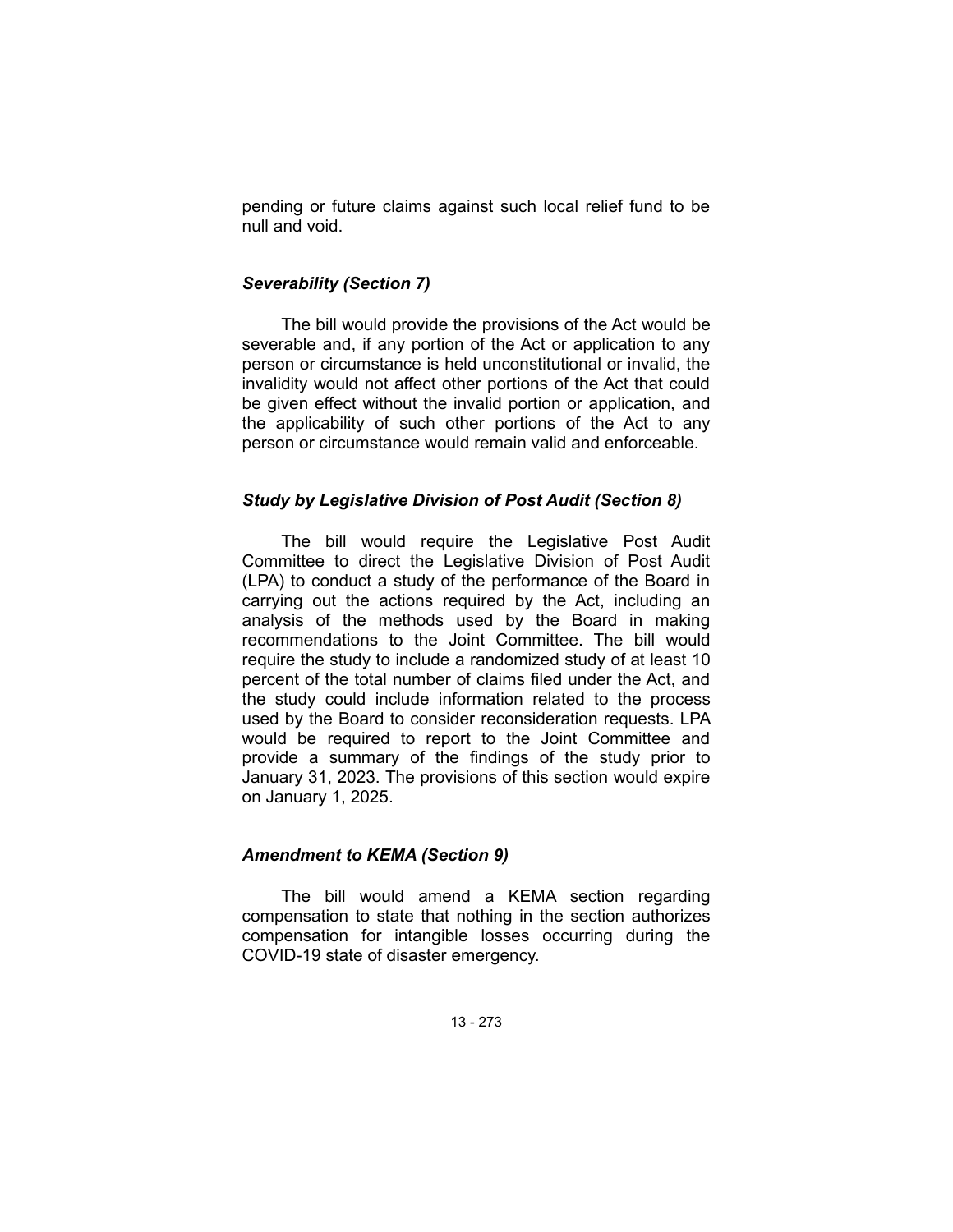# *Effective Date (Section 11)*

The bill would be in effect upon publication in the *Kansas Register.*

# **Conference Committee Action**

The Conference Committee agreed to replace the contents of the bill, as it entered conference, with the contents of Sub. for SB 286, as amended by Senate Committee of the Whole, with the following modifications:

- Add "small" to the name of the Act, Board, and related funds;
- Administer the moneys for the claims through the new LCC fund, rather than through a new OAG fund;
- Require recommendations by the Joint Committee to the LCC regarding accepted claims;
- Require the SPARK Executive Committee to determine the amount necessary for transfer to the Fund and change the amount to be transferred from 35 percent of remaining available moneys to not more than 25 percent of remaining available moneys;
- Adjust the claims timeline and relevant dates;
- Remove language allowing payment of certain compromises, settlements, and final judgments from the Fund;
- Remove language allowing the Attorney General, with approval of the State Finance Council, to compromise or settle certain claims;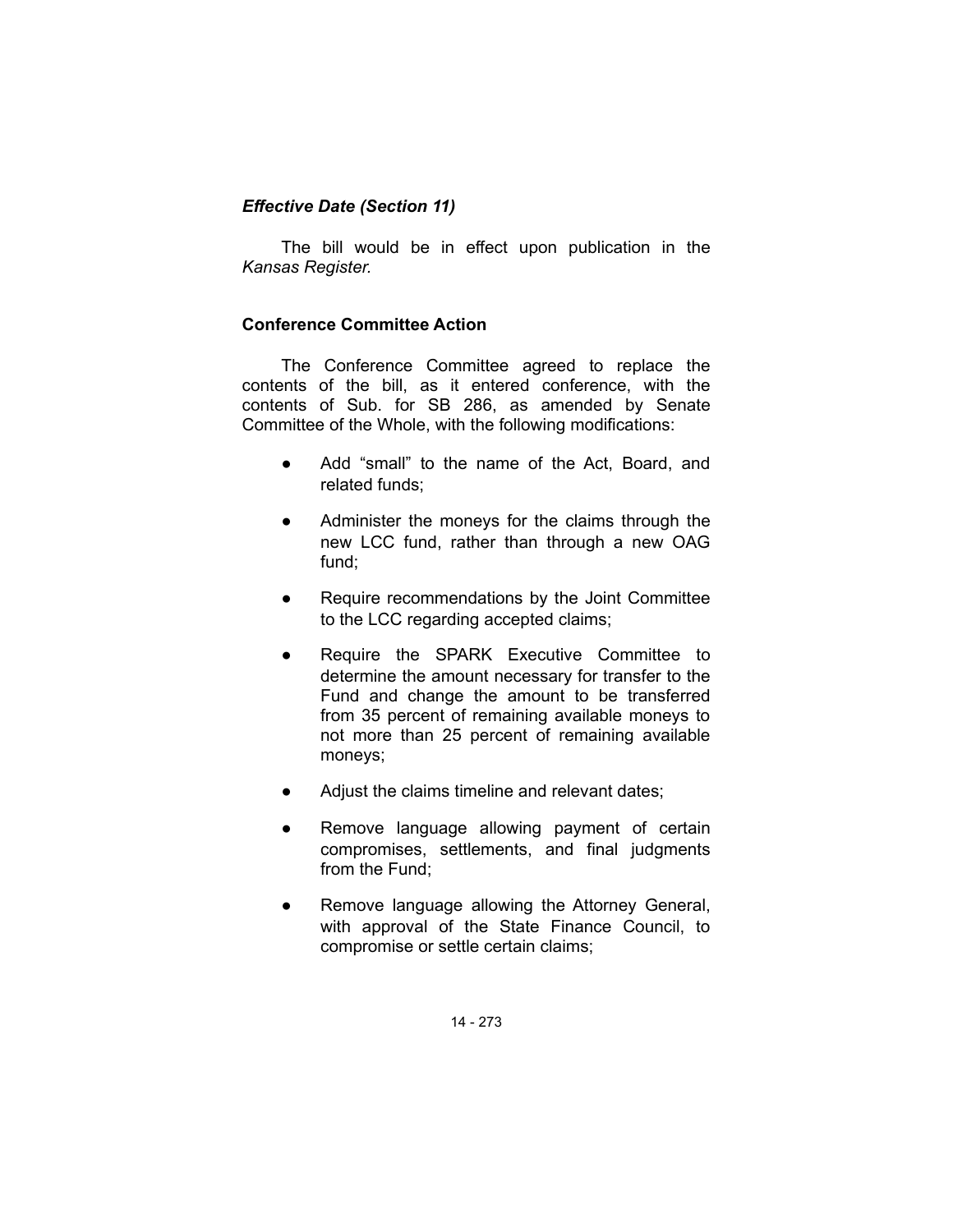- Add provisions for an informal reconsideration hearing;
- Require additional information from claimants to be provided and such information to be considered by the Board;
- Allow a claimant to decline relief;
- Clarify the timing and contents of the Board's decisions; and
- Require an LPA study of the performance of the Board in carrying out the actions required by the Act.

## **Background**

As the bill entered conference, it contained provisions related to the tobacco Master Settlement Agreement. The Conference Committee agreed to replace these contents with the contents of Sub. for SB 286, as amended by the Senate Committee of the Whole and further modified by the Conference Committee.

# *Sub. for SB 286*

The bill was introduced by the Senate Committee on Assessment and Taxation at the request of an attorney involved in litigation regarding businesses impacted by the State's response to the COVID-19 pandemic. As introduced, the bill contained provisions providing for income tax credits for impacted businesses, providing for the reimbursement to certain business owners of property taxes after December 31, 2019, if the business was shut down or its capacity limited, and creating a business loan forgiveness program.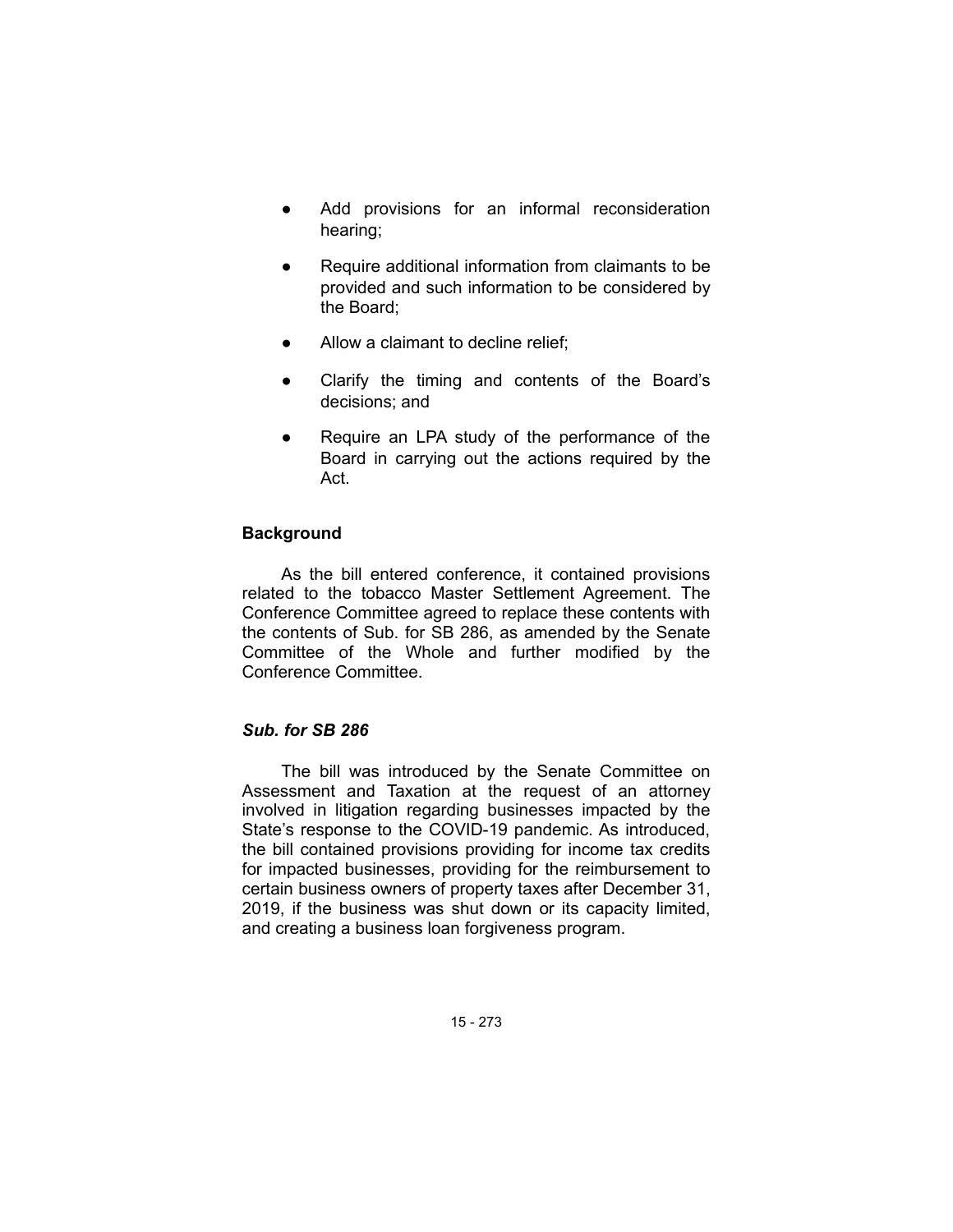### *Senate Committee on Assessment and Taxation*

In the March 19, 2021, and March 22, 2021, hearings in the Senate Committee on Assessment and Taxation, an attorney and representatives of the Kansas Chamber and the Wichita Regional Chamber of Commerce provided **proponent** testimony on the bill. Representatives of the Kansas Association of Counties (KAC) and League of Kansas Municipalities (LKM) provided **opponent** testimony on the bill.

#### *Senate Committee on Judiciary*

The Senate Committee on Judiciary discussed the contents of the bill and a proposed balloon amendment on March 26, 2021, with an attorney and representatives of the KAC, Kansas Restaurant and Hospitality Association, LKM, the Wichita Regional Chamber of Commerce, and the Sedgwick County Commission providing comments. A representative of the Kansas Chamber provided written-only comments.

On March 29, 2021, the bill was withdrawn from the Senate Committee on Assessment and Taxation and referred to the Senate Committee on Judiciary.

In the Senate Committee hearing on May 3, 2021, an attorney and representatives of the Kansas Chamber and Kansas Restaurant and Hospitality Association testified as **proponents** of proposed substitute language.

Representatives of AFT Kansas, KAC, and LKM provided neutral testimony on the proposed substitute language.

The Senate Committee replaced the contents of the bill with the language described above and recommended a substitute bill based on the proposed language, modified to change the percentage of federal funds that would be transferred to each fund created by the bill from 25 percent to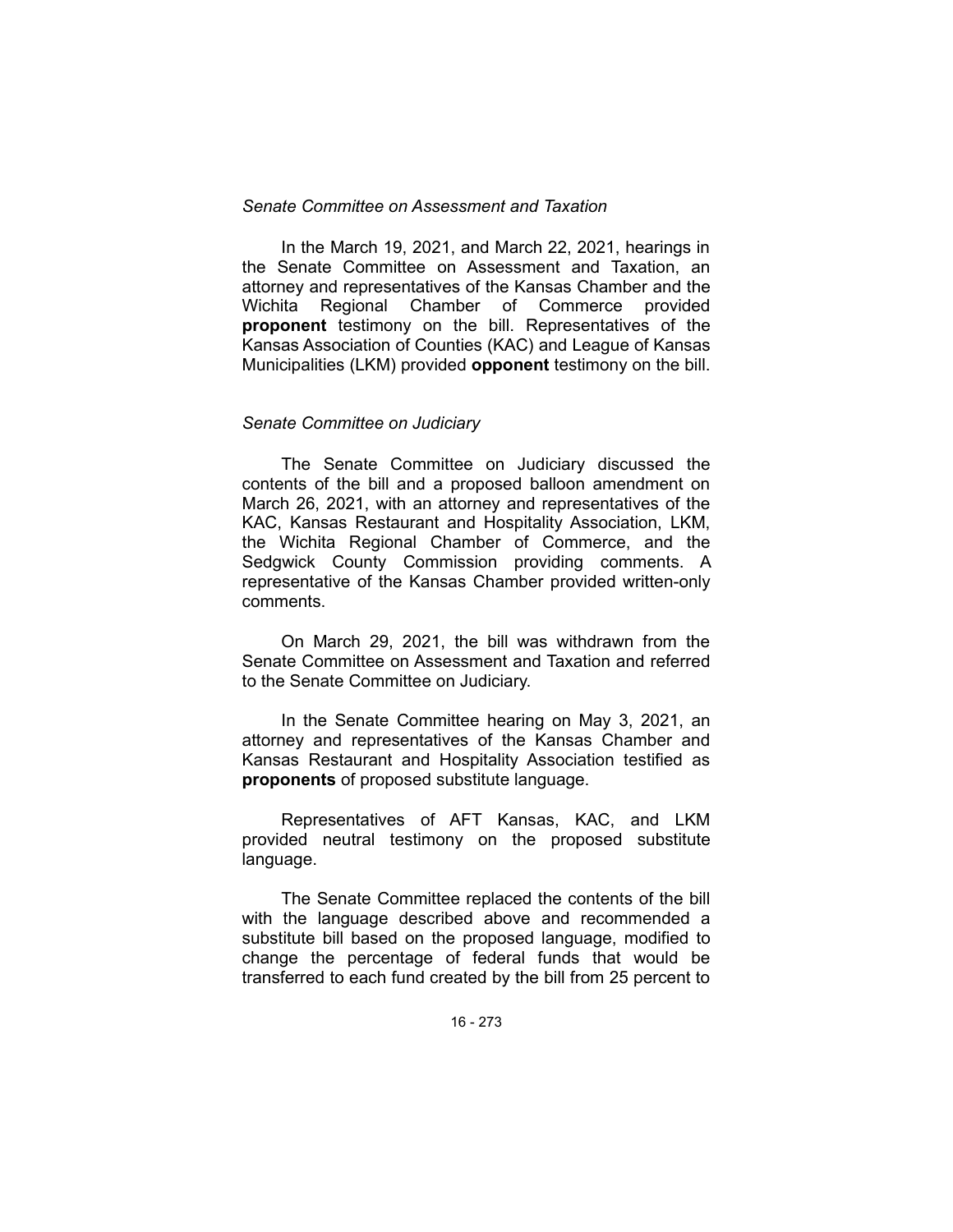100 percent. [*Note*: the Conference Committee did not retain this amendment.]

## *Senate Committee of the Whole*

On May 4, 2021, the Senate Committee of the Whole adopted amendments to:

- Require the Attorney General to publish award recipient information on the OAG website [*Note:* the Conference Committee did not retain this amendment];
- Change the percentage of federal funds that would be transferred to each fund created by the bill from 100 percent to 35 percent [*Note*: the Conference Committee further modified these provisions];
- Clarify the effect of filing a claim under the Act on a claimant's ability to file claims under other areas of law [*Note*: the Conference Committee retained this amendment]; and
- Create the COVID-19 Relief Fund of the LCC and direct any remaining moneys from the COVID-19 Business Relief Fund to this LCC fund [*Note:* the Conference Committee further modified this amendment].

# **Fiscal Information**

No fiscal note on the language of the substitute bill was available when the Senate Committee of the Whole took action.

COVID-19; COVID-19 Small Business Relief Act; COVID-19 Small Business Relief Fund; COVID-19 Small Business Relief Board